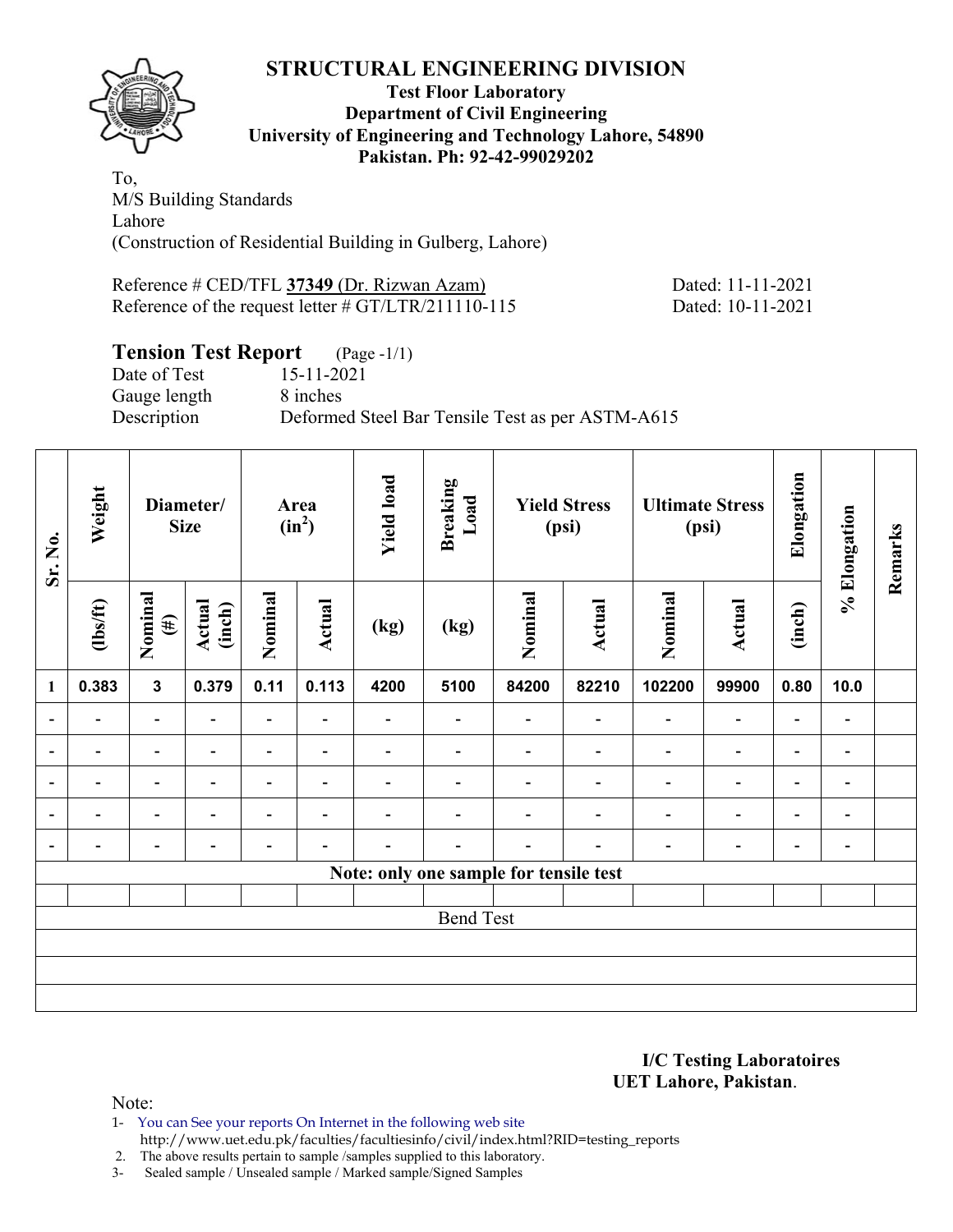

#### **Test Floor Laboratory Department of Civil Engineering University of Engineering and Technology Lahore, 54890 Pakistan. Ph: 92-42-99029202**

To, Resident Engineer NESPAK Development of Infrastructure in LDA City, Lahore (Package 3 of Development Area – 1) (Strom Water Drainage)

| Reference # CED/TFL 37353 (Dr. Rizwan Azam)                | Dated: 11-11-2021 |
|------------------------------------------------------------|-------------------|
| Reference of the request letter $\# 4047/13/SA/04-KRC/219$ | Dated: 04-11-2021 |

## **Tension Test Report** (Page -1/1)

Date of Test 15-11-2021 Gauge length 8 inches

Description Deformed Steel Bar Tensile and Bend Test as per ASTM-A615

| Sr. No.      | Weight                                        |                          | Diameter/<br><b>Size</b> |                          | Area<br>$(in^2)$         | <b>Yield load</b> | <b>Breaking</b><br>Load |         | <b>Yield Stress</b><br>(psi) |                                                                 | <b>Ultimate Stress</b><br>(psi) | Elongation | % Elongation                 | Remarks                      |
|--------------|-----------------------------------------------|--------------------------|--------------------------|--------------------------|--------------------------|-------------------|-------------------------|---------|------------------------------|-----------------------------------------------------------------|---------------------------------|------------|------------------------------|------------------------------|
|              | $\frac{2}{10}$                                | Nominal<br>$(\#)$        | Actual<br>(inch)         | Nominal                  | Actual                   | (kg)              | (kg)                    | Nominal | <b>Actual</b>                | Nominal                                                         | <b>Actual</b>                   | (inch)     |                              |                              |
| 1            | 0.385                                         | $\mathbf{3}$             | 0.380                    | 0.11                     | 0.113                    | 3700              | 5500                    | 74200   | 72080                        | 110200                                                          | 107200                          | 1.30       | 16.3                         | <b>Steel</b><br>$\mathbf{S}$ |
| $\mathbf{2}$ | 0.385                                         | $\mathbf{3}$             | 0.380                    | 0.11                     | 0.113                    | 3800              | 5500                    | 76200   | 73930                        | 110200                                                          | 107100                          | 1.30       | 16.3                         |                              |
|              |                                               | $\overline{\phantom{a}}$ |                          | -                        |                          |                   |                         |         |                              |                                                                 | $\overline{a}$                  |            | $\qquad \qquad \blacksquare$ |                              |
|              |                                               | $\qquad \qquad -$        |                          | $\overline{\phantom{0}}$ | $\overline{\phantom{0}}$ |                   |                         |         |                              |                                                                 | $\overline{\phantom{0}}$        |            | $\qquad \qquad \blacksquare$ |                              |
|              |                                               | -                        |                          |                          |                          |                   |                         |         |                              |                                                                 |                                 |            | $\qquad \qquad$              |                              |
|              |                                               | $\overline{\phantom{0}}$ |                          |                          |                          |                   |                         |         |                              |                                                                 |                                 |            | $\overline{a}$               |                              |
|              |                                               |                          |                          |                          |                          |                   |                         |         |                              | Note: only two samples for tensile and one sample for bend test |                                 |            |                              |                              |
|              |                                               |                          |                          |                          |                          |                   |                         |         |                              |                                                                 |                                 |            |                              |                              |
|              |                                               |                          |                          |                          |                          |                   | <b>Bend Test</b>        |         |                              |                                                                 |                                 |            |                              |                              |
|              | #3 Bar Bend Test Through 180° is Satisfactory |                          |                          |                          |                          |                   |                         |         |                              |                                                                 |                                 |            |                              |                              |
|              |                                               |                          |                          |                          |                          |                   |                         |         |                              |                                                                 |                                 |            |                              |                              |
|              |                                               |                          |                          |                          |                          |                   |                         |         |                              |                                                                 |                                 |            |                              |                              |

**I/C Testing Laboratoires UET Lahore, Pakistan**.

Note:

- 1- You can See your reports On Internet in the following web site http://www.uet.edu.pk/faculties/facultiesinfo/civil/index.html?RID=testing\_reports
- 2. The above results pertain to sample /samples supplied to this laboratory.
- 3- Sealed sample / Unsealed sample / Marked sample/Signed Samples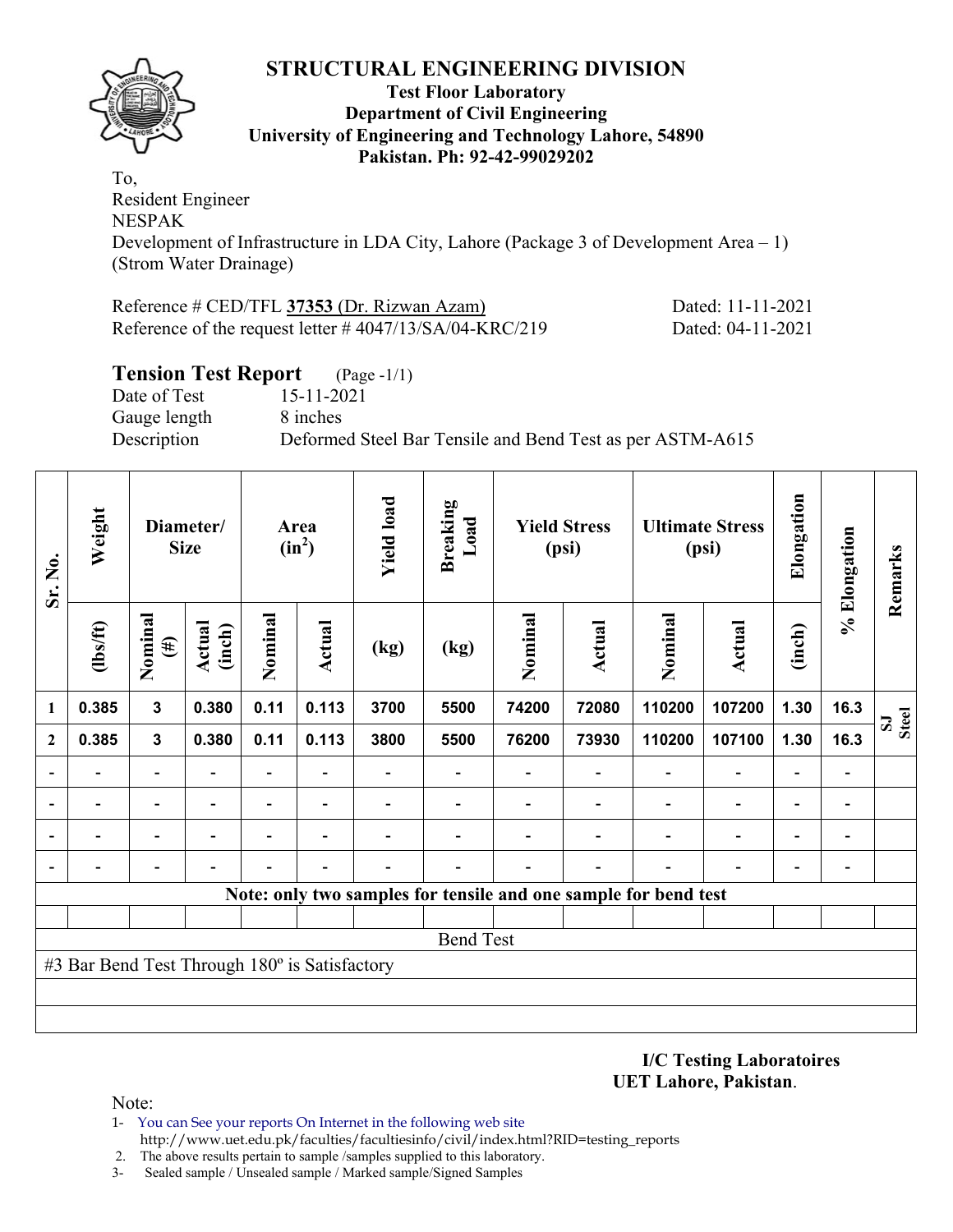

### **Test Floor Laboratory Department of Civil Engineering University of Engineering and Technology Lahore, 54890 Pakistan. Ph: 92-42-99029202**

To,

Project Manager Republic Engineering Corporation (Pvt) Ltd Construction of Alpha Home Apartments (Block-C) at Beaconhpouse Estate Jati Umra Road off Raiwind Road Lahore Reference # CED/TFL **37354** (Dr. Asif Hameed) Dated: 11-11-2021 Reference of the request letter # AHA-18 Dated: 10-11-2021

# **Tension Test Report** (Page -1/1)

Date of Test 15-11-2021 Gauge length 8 inches

Description Deformed Steel Bar Tensile and Bend Test as per ASTM-A615

| Sr. No.        | Weight                                        |                          | Diameter/<br><b>Size</b> |                              | Area<br>$(in^2)$         | <b>Yield load</b> | <b>Breaking</b><br>Load |                                                                 | <b>Yield Stress</b><br>(psi) |                          | <b>Ultimate Stress</b><br>(psi) | Elongation               | % Elongation             | Remarks |
|----------------|-----------------------------------------------|--------------------------|--------------------------|------------------------------|--------------------------|-------------------|-------------------------|-----------------------------------------------------------------|------------------------------|--------------------------|---------------------------------|--------------------------|--------------------------|---------|
|                | $lbsft$                                       | Nominal<br>$(\#)$        | Actual<br>(inch)         | Nominal                      | Actual                   | (kg)              | (kg)                    | Nominal                                                         | Actual                       | Nominal                  | Actual                          | (inch)                   |                          |         |
| 1              | 0.373                                         | $\mathbf{3}$             | 0.374                    | 0.11                         | 0.110                    | 3300              | 4600                    | 66200                                                           | 66290                        | 92200                    | 92400                           | 1.40                     | 17.5                     |         |
| $\mathbf{2}$   | 0.370                                         | $\mathbf{3}$             | 0.372                    | 0.11                         | 0.109                    | 3200              | 4600                    | 64200                                                           | 64780                        | 92200                    | 93200                           | 1.30                     | 16.3                     |         |
|                | $\overline{\phantom{0}}$                      | $\blacksquare$           | $\blacksquare$           | $\qquad \qquad \blacksquare$ |                          |                   |                         |                                                                 | $\overline{\phantom{a}}$     | $\overline{\phantom{a}}$ | $\overline{\phantom{a}}$        | $\overline{\phantom{0}}$ |                          |         |
| $\blacksquare$ |                                               | $\overline{\phantom{0}}$ |                          |                              |                          |                   |                         |                                                                 |                              |                          |                                 | $\overline{\phantom{0}}$ | $\overline{\phantom{a}}$ |         |
| $\blacksquare$ | $\overline{\phantom{0}}$                      | $\overline{\phantom{0}}$ | $\blacksquare$           |                              | $\overline{\phantom{0}}$ |                   |                         |                                                                 | $\blacksquare$               | $\overline{\phantom{0}}$ | $\blacksquare$                  | $\blacksquare$           | $\blacksquare$           |         |
|                |                                               | -                        |                          |                              |                          |                   |                         |                                                                 | $\overline{\phantom{0}}$     | $\overline{\phantom{0}}$ |                                 | ٠                        |                          |         |
|                |                                               |                          |                          |                              |                          |                   |                         | Note: only two samples for tensile and one sample for bend test |                              |                          |                                 |                          |                          |         |
|                |                                               |                          |                          |                              |                          |                   |                         |                                                                 |                              |                          |                                 |                          |                          |         |
|                | <b>Bend Test</b>                              |                          |                          |                              |                          |                   |                         |                                                                 |                              |                          |                                 |                          |                          |         |
|                | #3 Bar Bend Test Through 180° is Satisfactory |                          |                          |                              |                          |                   |                         |                                                                 |                              |                          |                                 |                          |                          |         |
|                |                                               |                          |                          |                              |                          |                   |                         |                                                                 |                              |                          |                                 |                          |                          |         |
|                |                                               |                          |                          |                              |                          |                   |                         |                                                                 |                              |                          |                                 |                          |                          |         |

Witness by Zeeshan Elahi (Site Supervisor)

**I/C Testing Laboratoires UET Lahore, Pakistan**.

Note:

1- You can See your reports On Internet in the following web site http://www.uet.edu.pk/faculties/facultiesinfo/civil/index.html?RID=testing\_reports

2. The above results pertain to sample /samples supplied to this laboratory.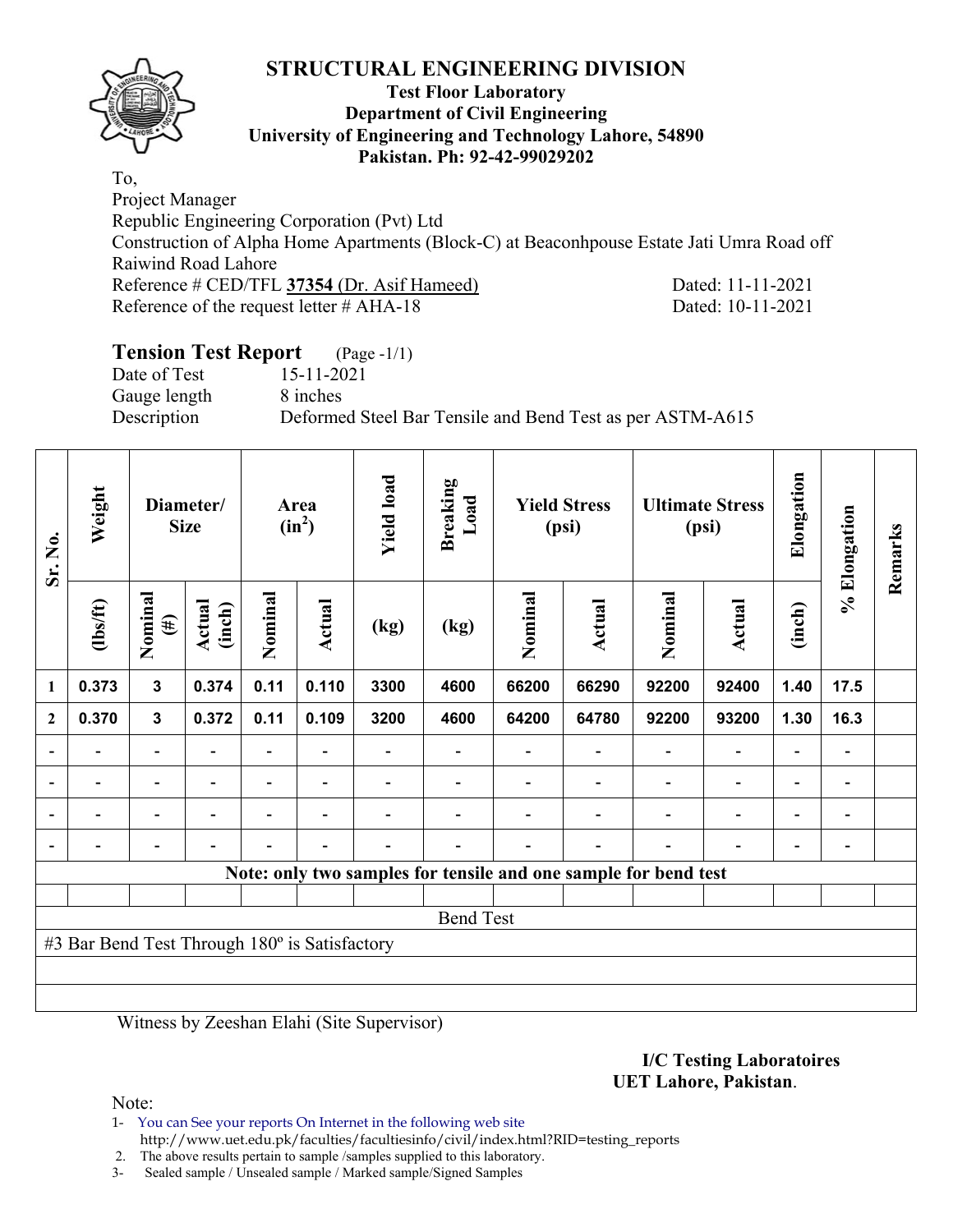### **Test Floor Laboratory Department of Civil Engineering University of Engineering and Technology Lahore, 54890 Pakistan. Ph: 92-42-99029202**

To, Resident Engineer Engineering Consultancy Services Punjab (Pct) Ltd Infrastructure Development and Construction of Affordable Housing Unit at Moza Rakh Paji Tehsil Raiwind, Ditrict Lahore (Mughal Steel)

Reference # CED/TFL **37355** (Dr. Rizwan Azam) Dated: 11-11-2021 Reference of the request letter # ECSP/RE/LH/04 Dated: 12-10-2021

**Tension Test Report** (Page -1/1)

Date of Test 15-11-2021

Gauge length 8 inches

Description Deformed Steel Bar Tensile and Bend Test as per ASTM-A615

| Sr. No.      | Weight                                        |                   | Diameter/<br><b>Size</b> |                          | Area<br>$(in^2)$         | <b>Yield load</b> | <b>Breaking</b><br>Load                                           |         | <b>Yield Stress</b><br>(psi) |                | <b>Ultimate Stress</b><br>(psi) | Elongation               | % Elongation | Grade |
|--------------|-----------------------------------------------|-------------------|--------------------------|--------------------------|--------------------------|-------------------|-------------------------------------------------------------------|---------|------------------------------|----------------|---------------------------------|--------------------------|--------------|-------|
|              | (1bs/ft)                                      | Nominal<br>$(\#)$ | <b>Actual</b><br>(inch)  | Nominal                  | Actual                   | (kg)              | (kg)                                                              | Nominal | Actual                       | Nominal        | <b>Actual</b>                   | (inch)                   |              |       |
| 1            | 0.415                                         | 3                 | 0.394                    | 0.11                     | 0.122                    | 3400              | 5000                                                              | 68200   | 61470                        | 100200         | 90400                           | 1.70                     | 21.3         | 40    |
| $\mathbf{2}$ | 0.414                                         | 3                 | 0.393                    | 0.11                     | 0.122                    | 3400              | 5000                                                              | 68200   | 61650                        | 100200         | 90700                           | 1.60                     | 20.0         |       |
| 3            | 0.412                                         | 3                 | 0.393                    | 0.11                     | 0.121                    | 4500              | 5500                                                              | 90200   | 81900                        | 110200         | 100100                          | 1.00                     | 12.5         | 60    |
| 4            | 0.412                                         | $\mathbf{3}$      | 0.393                    | 0.11                     | 0.121                    | 4200              | 5300                                                              | 84200   | 76430                        | 106200         | 96500                           | 1.00                     | 12.5         |       |
|              |                                               | $\blacksquare$    |                          | $\overline{\phantom{0}}$ |                          |                   |                                                                   |         |                              | $\blacksquare$ | $\blacksquare$                  | $\overline{\phantom{a}}$ |              |       |
|              |                                               | $\overline{a}$    |                          |                          | $\overline{\phantom{a}}$ |                   |                                                                   |         | $\overline{\phantom{0}}$     |                |                                 | $\overline{\phantom{0}}$ |              |       |
|              |                                               |                   |                          |                          |                          |                   | Note: only four samples for tensile and two samples for bend test |         |                              |                |                                 |                          |              |       |
|              |                                               |                   |                          |                          |                          |                   |                                                                   |         |                              |                |                                 |                          |              |       |
|              |                                               |                   |                          |                          |                          |                   | <b>Bend Test</b>                                                  |         |                              |                |                                 |                          |              |       |
|              | #3 Bar Bend Test Through 180° is Satisfactory |                   |                          |                          |                          |                   |                                                                   |         |                              |                |                                 |                          |              |       |
|              | #3 Bar Bend Test Through 180° is Satisfactory |                   |                          |                          |                          |                   |                                                                   |         |                              |                |                                 |                          |              |       |
|              |                                               |                   |                          |                          |                          |                   |                                                                   |         |                              |                |                                 |                          |              |       |

**I/C Testing Laboratoires UET Lahore, Pakistan**.

Note:

- 1- You can See your reports On Internet in the following web site http://www.uet.edu.pk/faculties/facultiesinfo/civil/index.html?RID=testing\_reports
- 2. The above results pertain to sample /samples supplied to this laboratory.

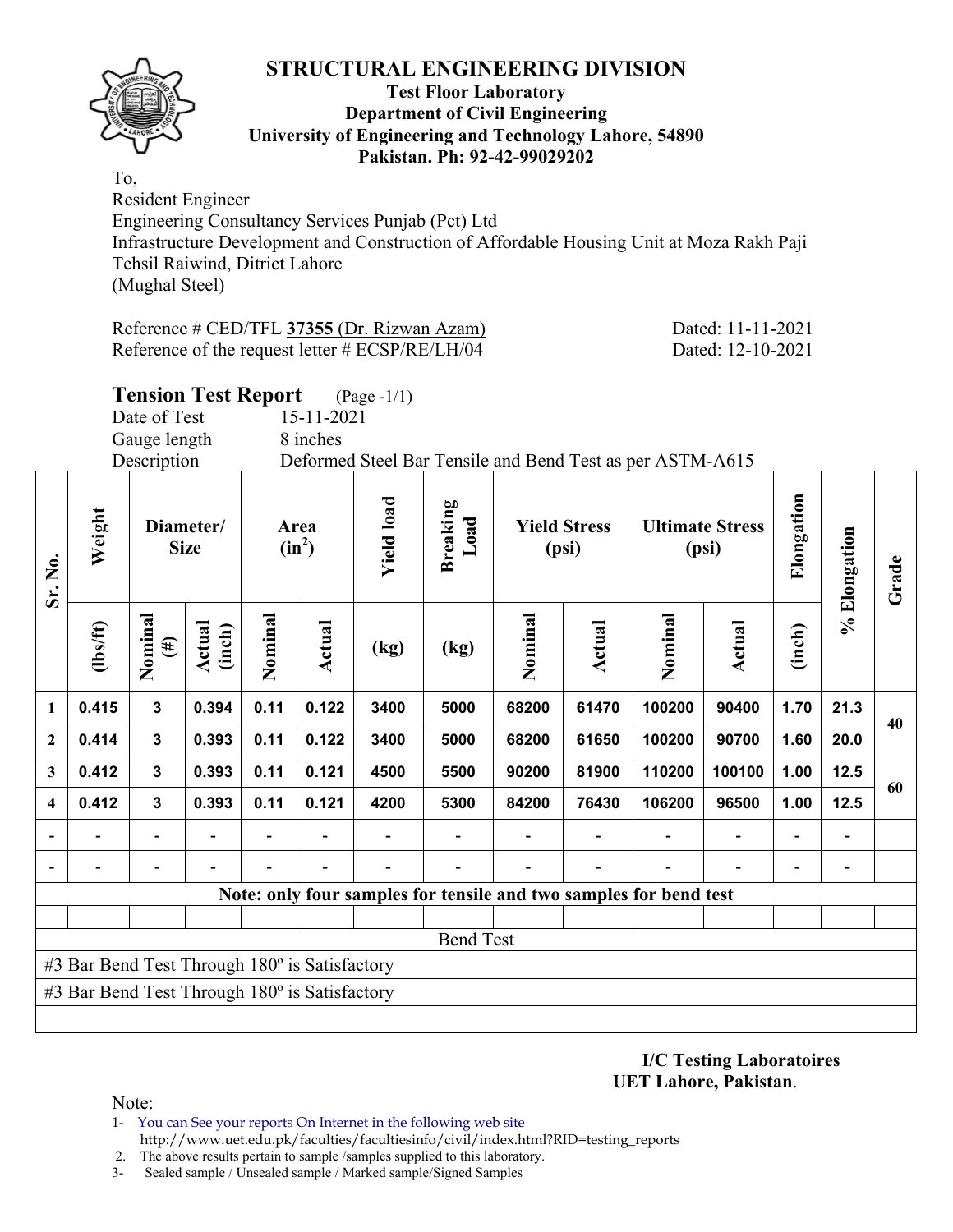

**Test Floor Laboratory Department of Civil Engineering University of Engineering and Technology Lahore, 54890 Pakistan. Ph: 92-42-99029202** 

To, Manager Nam Associates MCB Bank, Town Ship

Reference # CED/TFL **37357** (Dr. Rizwan Azam) Dated: 12-11-2021 Reference of the request letter # NAM-424/5 Dated: 12-11-2021

## **Tension Test Report** (Page -1/1)

Date of Test 15-11-2021 Gauge length 8 inches

Description Deformed Steel Bar Tensile and Bend Test as per ASTM-A615

| Sr. No. | Weight                                        |                          | Diameter/<br><b>Size</b> |                | Area<br>$(in^2)$ | <b>Yield load</b> | <b>Breaking</b><br>Load |                                                                | <b>Yield Stress</b><br>(psi) |                          | <b>Ultimate Stress</b><br>(psi) | Elongation               | % Elongation                 | Remarks |
|---------|-----------------------------------------------|--------------------------|--------------------------|----------------|------------------|-------------------|-------------------------|----------------------------------------------------------------|------------------------------|--------------------------|---------------------------------|--------------------------|------------------------------|---------|
|         | $\frac{2}{10}$                                | Nominal<br>$(\#)$        | Actual<br>(inch)         | Nominal        | <b>Actual</b>    | (kg)              | (kg)                    | Nominal                                                        | Actual                       | Nominal                  | <b>Actual</b>                   | (inch)                   |                              |         |
| 1       | 0.371                                         | $\mathbf{3}$             | 0.372                    | 0.11           | 0.109            | 3400              | 5000                    | 68200                                                          | 68790                        | 100200                   | 101200                          | 1.00                     | $12.5$                       |         |
|         | $\blacksquare$                                | $\blacksquare$           |                          | ۰              | $\blacksquare$   |                   |                         |                                                                | $\blacksquare$               | $\overline{\phantom{0}}$ | $\overline{\phantom{0}}$        | $\blacksquare$           |                              |         |
|         |                                               | $\overline{\phantom{0}}$ |                          | $\blacksquare$ |                  |                   |                         |                                                                |                              |                          | $\overline{\phantom{0}}$        | $\overline{\phantom{0}}$ | $\qquad \qquad \blacksquare$ |         |
|         | $\blacksquare$                                | $\overline{\phantom{0}}$ |                          |                | ۰                |                   |                         |                                                                |                              |                          | $\overline{\phantom{0}}$        | $\overline{\phantom{0}}$ | $\qquad \qquad \blacksquare$ |         |
|         | $\blacksquare$                                | $\blacksquare$           | $\blacksquare$           |                | $\blacksquare$   |                   |                         |                                                                |                              | $\overline{\phantom{a}}$ | $\overline{\phantom{0}}$        | $\overline{\phantom{0}}$ | $\overline{\phantom{0}}$     |         |
|         | $\blacksquare$                                | $\overline{\phantom{0}}$ |                          |                | ۰                |                   |                         |                                                                | $\blacksquare$               | ۰                        | $\overline{\phantom{0}}$        | $\overline{\phantom{a}}$ | $\blacksquare$               |         |
|         |                                               |                          |                          |                |                  |                   |                         | Note: only one sample for tensile and one sample for bend test |                              |                          |                                 |                          |                              |         |
|         |                                               |                          |                          |                |                  |                   |                         |                                                                |                              |                          |                                 |                          |                              |         |
|         |                                               |                          |                          |                |                  |                   | <b>Bend Test</b>        |                                                                |                              |                          |                                 |                          |                              |         |
|         | #3 Bar Bend Test Through 180° is Satisfactory |                          |                          |                |                  |                   |                         |                                                                |                              |                          |                                 |                          |                              |         |
|         |                                               |                          |                          |                |                  |                   |                         |                                                                |                              |                          |                                 |                          |                              |         |
|         |                                               |                          |                          |                |                  |                   |                         |                                                                |                              |                          |                                 |                          |                              |         |

**I/C Testing Laboratoires UET Lahore, Pakistan**.

Note:

1- You can See your reports On Internet in the following web site http://www.uet.edu.pk/faculties/facultiesinfo/civil/index.html?RID=testing\_reports

2. The above results pertain to sample /samples supplied to this laboratory.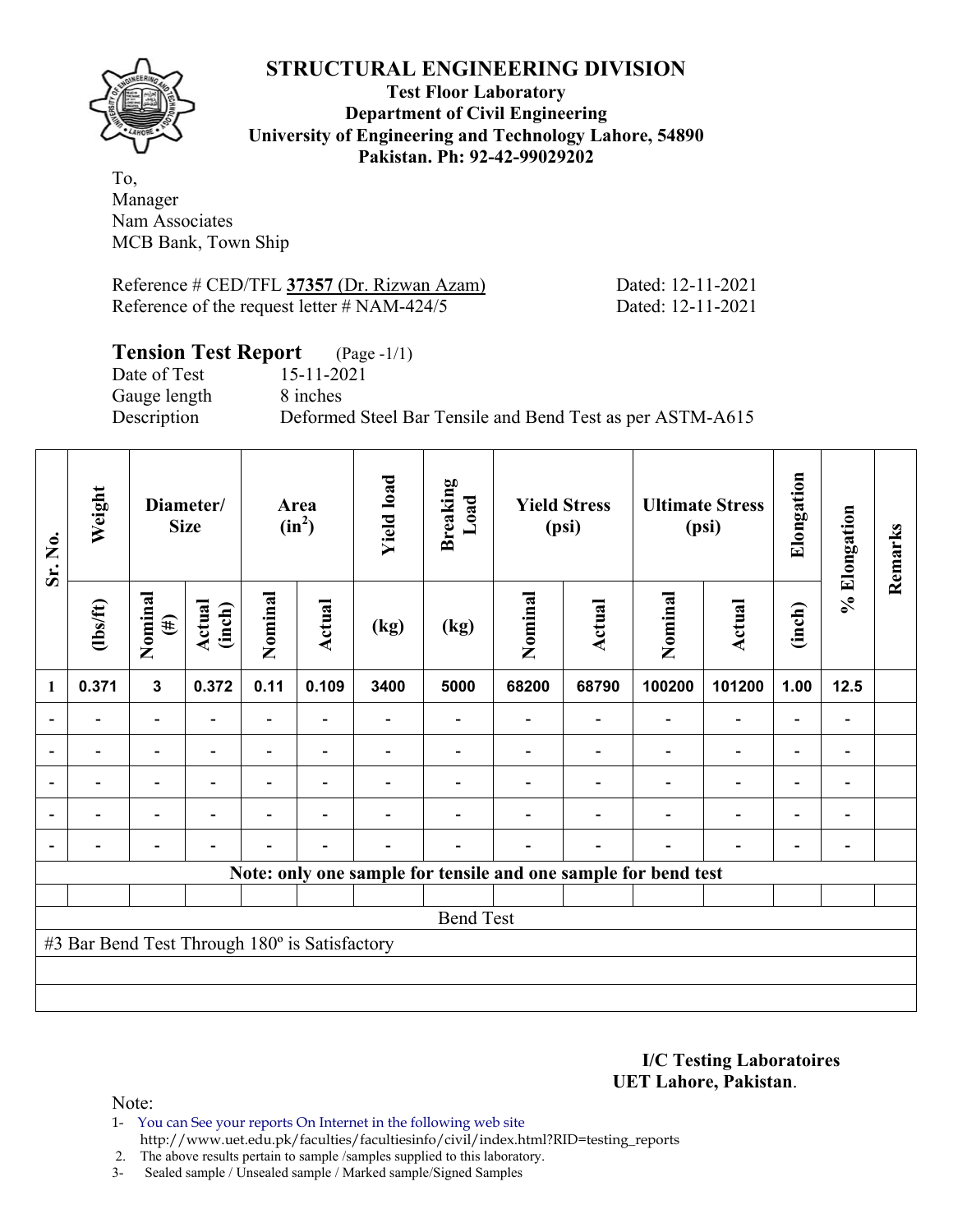

#### **Test Floor Laboratory Department of Civil Engineering University of Engineering and Technology Lahore, 54890 Pakistan. Ph: 92-42-99029202**

To, M/S Munir Industry (Private) Limited Lahore

Reference # CED/TFL **37359** (Dr. Rizwan Azam) Dated: 12-11-2021 Reference of the request letter # C.C.PVC/Gwd/03 Dated: 12-11-2021

#### **Tension Test Report** (Page – 1/1) Date of Test 15-11-2021

Description PVC Wire Breaking Load Test (Wire With Coating)

| Sr.<br>No.   | Nominal<br>Diameter | <b>Measured</b><br>Diameter     | <b>Breaking Load</b> | Remark |
|--------------|---------------------|---------------------------------|----------------------|--------|
|              | (mm)                | (mm)                            | (kg)                 |        |
| $\mathbf{1}$ | 4.70                | 4.75                            | 240                  |        |
|              |                     |                                 |                      |        |
|              |                     |                                 |                      |        |
|              |                     |                                 |                      |        |
|              |                     |                                 |                      |        |
|              |                     |                                 |                      |        |
|              |                     |                                 |                      |        |
|              |                     | <b>Only One Sample for Test</b> |                      |        |
|              |                     |                                 |                      |        |

**I/C Testing Laboratoires UET Lahore, Pakistan**.

Note:

1- You can See your reports On Internet in the following web site http://www.uet.edu.pk/faculties/facultiesinfo/civil/index.html?RID=testing\_reports

2. The above results pertain to sample /samples supplied to this laboratory.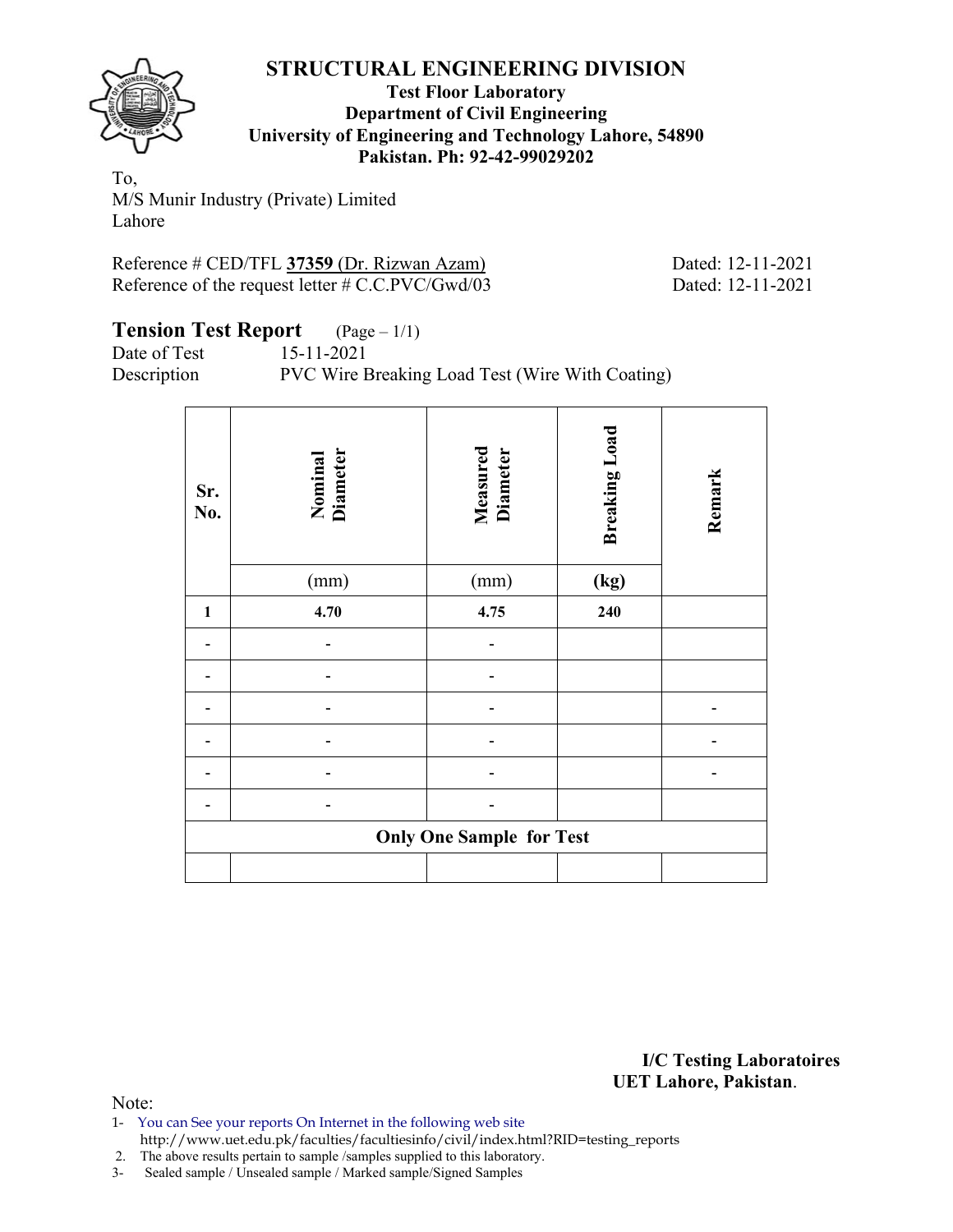

#### **Test Floor Laboratory Department of Civil Engineering University of Engineering and Technology Lahore, 54890 Pakistan. Ph: 92-42-99029202**

To, Project Manager CCECC-MATRACON-HABIB Joint Venture Re-Construction & Up-gradation of Main Runway (18L/36R) at Allama Iqbal International Airport (AIIAP), Lahore (Batala Steel)

Reference # CED/TFL **37360** (Engr. Rizwan Riaz) Dated: 12-11-2021 Reference of the request letter # AIIAP/CCECC-MATRACON-HABIB Jv/2021/755 Dated: 10-11-2021

**Tension Test Report** (Page -1/2)

Date of Test 15-11-2021

Gauge length 8 inches

Description Deformed Steel Bar Tensile and Bend Test as per ASTM-A615

| Sr. No.        | Weight         |                | Diameter/<br><b>Size</b><br>(mm) |                | Area<br>$(in^2)$ | <b>Yield load</b>                                   | <b>Breaking</b><br>Load                                          |         | <b>Yield Stress</b><br>(psi) |                | <b>Ultimate Stress</b><br>(psi) | Elongation     | % Elongation | Heat No. |
|----------------|----------------|----------------|----------------------------------|----------------|------------------|-----------------------------------------------------|------------------------------------------------------------------|---------|------------------------------|----------------|---------------------------------|----------------|--------------|----------|
|                | (1bs/ft)       | Nominal        | <b>Actual</b>                    | Nominal        | Actual           | (kg)                                                | (kg)                                                             | Nominal | <b>Actual</b>                | Nominal        | <b>Actual</b>                   | (inch)         |              |          |
| $\mathbf{1}$   | 0.410          | 10             | 9.95                             | 0.12           | 0.120            | 3900                                                | 5300                                                             | 71650   | 71380                        | 97370          | 97000                           | 1.30           | 16.3         | 116      |
| $\overline{2}$ | 0.407          | 10             | 9.92                             | 0.12           | 0.120            | 3900                                                | 5300                                                             | 71650   | 71790                        | 97370          | 97600                           | 1.00           | 12.5         | 144      |
|                |                | $\blacksquare$ | ۰.                               |                |                  |                                                     |                                                                  |         |                              |                | $\blacksquare$                  | $\blacksquare$ |              |          |
|                | $\blacksquare$ | ۰              | ۰                                | $\blacksquare$ | ۰                |                                                     | ۰                                                                |         | -                            | $\blacksquare$ | $\blacksquare$                  |                | -            |          |
|                |                | $\blacksquare$ |                                  |                | ۰                |                                                     |                                                                  |         |                              |                | $\blacksquare$                  | $\blacksquare$ | -            |          |
|                |                |                |                                  |                |                  |                                                     |                                                                  |         |                              |                |                                 | ۰              |              |          |
|                |                |                |                                  |                |                  |                                                     | Note: only two samples for tensile and two samples for bend test |         |                              |                |                                 |                |              |          |
|                |                |                |                                  |                |                  |                                                     |                                                                  |         |                              |                |                                 |                |              |          |
|                |                |                |                                  |                |                  |                                                     | <b>Bend Test</b>                                                 |         |                              |                |                                 |                |              |          |
|                |                |                |                                  |                |                  | 10mm Dia Bar Bend Test Through 180° is Satisfactory |                                                                  |         |                              |                |                                 |                |              |          |
|                |                |                |                                  |                |                  | 10mm Dia Bar Bend Test Through 180° is Satisfactory |                                                                  |         |                              |                |                                 |                |              |          |
|                |                |                |                                  |                |                  |                                                     |                                                                  |         |                              |                |                                 |                |              |          |

**I/C Testing Laboratoires UET Lahore, Pakistan**.

Note:

- 1- You can See your reports On Internet in the following web site http://www.uet.edu.pk/faculties/facultiesinfo/civil/index.html?RID=testing\_reports
- 2. The above results pertain to sample /samples supplied to this laboratory.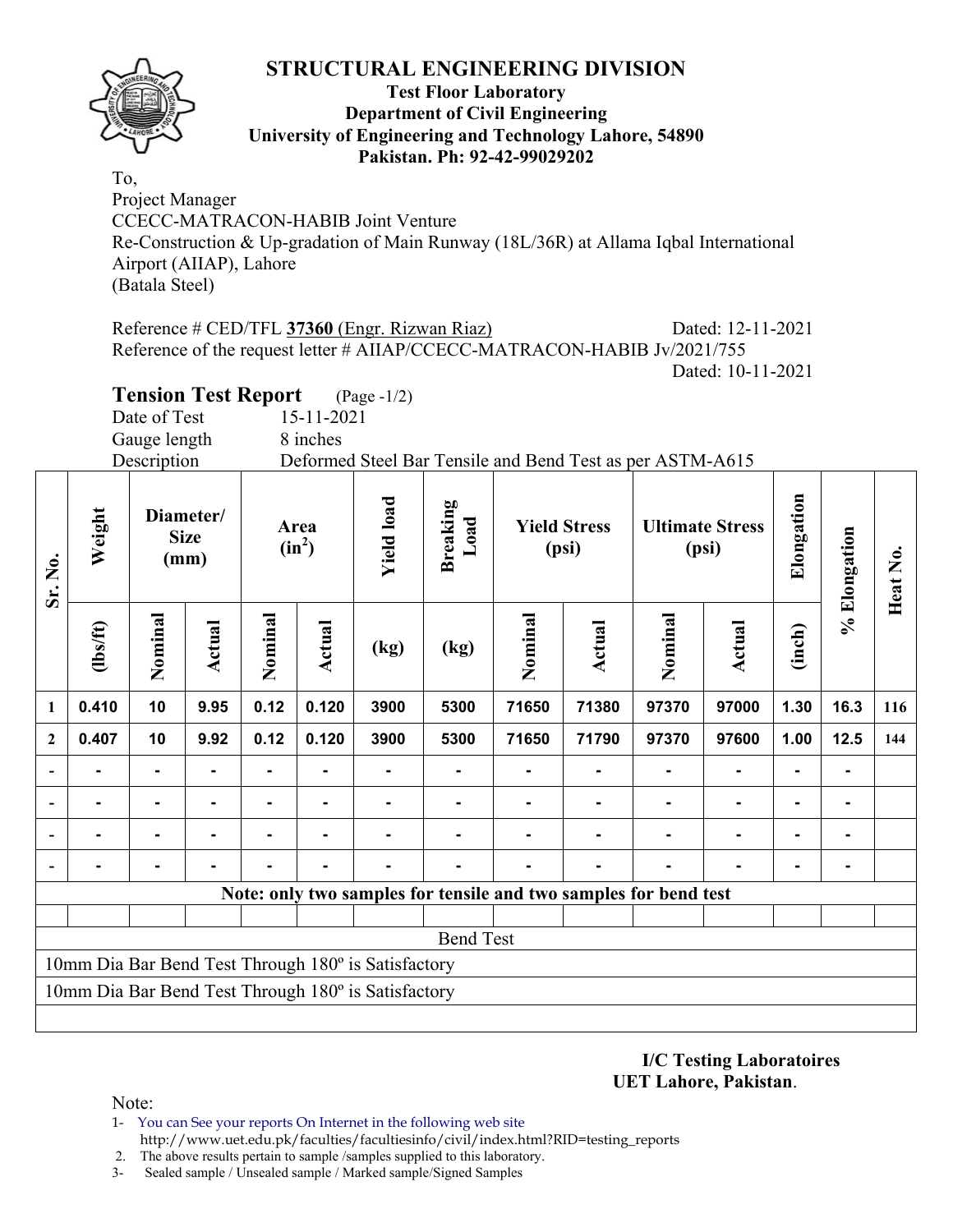

#### **Test Floor Laboratory Department of Civil Engineering University of Engineering and Technology Lahore, 54890 Pakistan. Ph: 92-42-99029202**

To, Project Manager CCECC-MATRACON-HABIB Joint Venture Re-Construction & Up-gradation of Main Runway (18L/36R) at Allama Iqbal International Airport (AIIAP), Lahore (Batala Steel)

Reference # CED/TFL 37360 (Engr. Rizwan Riaz) Dated: 12-11-2021 Reference of the request letter # AIIAP/CCECC-MATRACON-HABIB Jv/2021/751 Dated: 10-11-2021

**Tension Test Report** (Page -2/2)

Date of Test 15-11-2021

Gauge length 8 inches

Description Deformed Steel Bar Tensile Test as per ASTM-A615

| Sr. No.                  | Weight         |                | Diameter/<br><b>Size</b><br>(mm) |                | Area<br>$(in^2)$ | <b>Yield load</b> | <b>Breaking</b><br>Load                 |                | <b>Yield Stress</b><br>(psi) |                | <b>Ultimate Stress</b><br>(psi) | Elongation     | % Elongation | Heat No. |
|--------------------------|----------------|----------------|----------------------------------|----------------|------------------|-------------------|-----------------------------------------|----------------|------------------------------|----------------|---------------------------------|----------------|--------------|----------|
|                          | $\frac{2}{10}$ | Nominal        | <b>Actual</b>                    | Nominal        | <b>Actual</b>    | (kg)              | (kg)                                    | Nominal        | <b>Actual</b>                | Nominal        | <b>Actual</b>                   | (inch)         |              |          |
| 1                        | 0.403          | 10             | 9.87                             | 0.12           | 0.119            | 3700              | 5400                                    | 67975          | 68800                        | 99207          | 100500                          | 1.00           | 12.5         | 46       |
| $\overline{2}$           | 0.409          | 10             | 9.93                             | 0.12           | 0.120            | 3600              | 5300                                    | 66138          | 66040                        | 97370          | 97300                           | 1.40           | 17.5         |          |
| $\overline{\phantom{a}}$ | $\blacksquare$ | $\blacksquare$ |                                  | $\blacksquare$ | $\blacksquare$   |                   | $\blacksquare$                          | $\blacksquare$ | ۰                            | $\blacksquare$ | $\blacksquare$                  | $\blacksquare$ | ٠            |          |
| $\overline{\phantom{a}}$ |                | ۰              | $\blacksquare$                   | $\blacksquare$ | ۰                |                   | $\blacksquare$                          |                |                              |                | $\blacksquare$                  | $\blacksquare$ |              |          |
| $\blacksquare$           | $\blacksquare$ | $\blacksquare$ | $\blacksquare$                   | $\blacksquare$ | $\blacksquare$   | $\blacksquare$    | $\blacksquare$                          | $\blacksquare$ | ۰.                           | $\blacksquare$ | $\blacksquare$                  | $\blacksquare$ | ٠            |          |
| $\blacksquare$           | $\blacksquare$ | ۰              | $\blacksquare$                   |                | $\blacksquare$   |                   | ۰                                       | $\blacksquare$ | $\blacksquare$               | $\blacksquare$ | $\blacksquare$                  | $\blacksquare$ | ٠            |          |
|                          |                |                |                                  |                |                  |                   | Note: only two samples for tensile test |                |                              |                |                                 |                |              |          |
|                          |                |                |                                  |                |                  |                   |                                         |                |                              |                |                                 |                |              |          |
|                          |                |                |                                  |                |                  |                   | <b>Bend Test</b>                        |                |                              |                |                                 |                |              |          |
|                          |                |                |                                  |                |                  |                   |                                         |                |                              |                |                                 |                |              |          |
|                          |                |                |                                  |                |                  |                   |                                         |                |                              |                |                                 |                |              |          |
|                          |                |                |                                  |                |                  |                   |                                         |                |                              |                |                                 |                |              |          |

**I/C Testing Laboratoires UET Lahore, Pakistan**.

Note:

1- You can See your reports On Internet in the following web site http://www.uet.edu.pk/faculties/facultiesinfo/civil/index.html?RID=testing\_reports

2. The above results pertain to sample /samples supplied to this laboratory.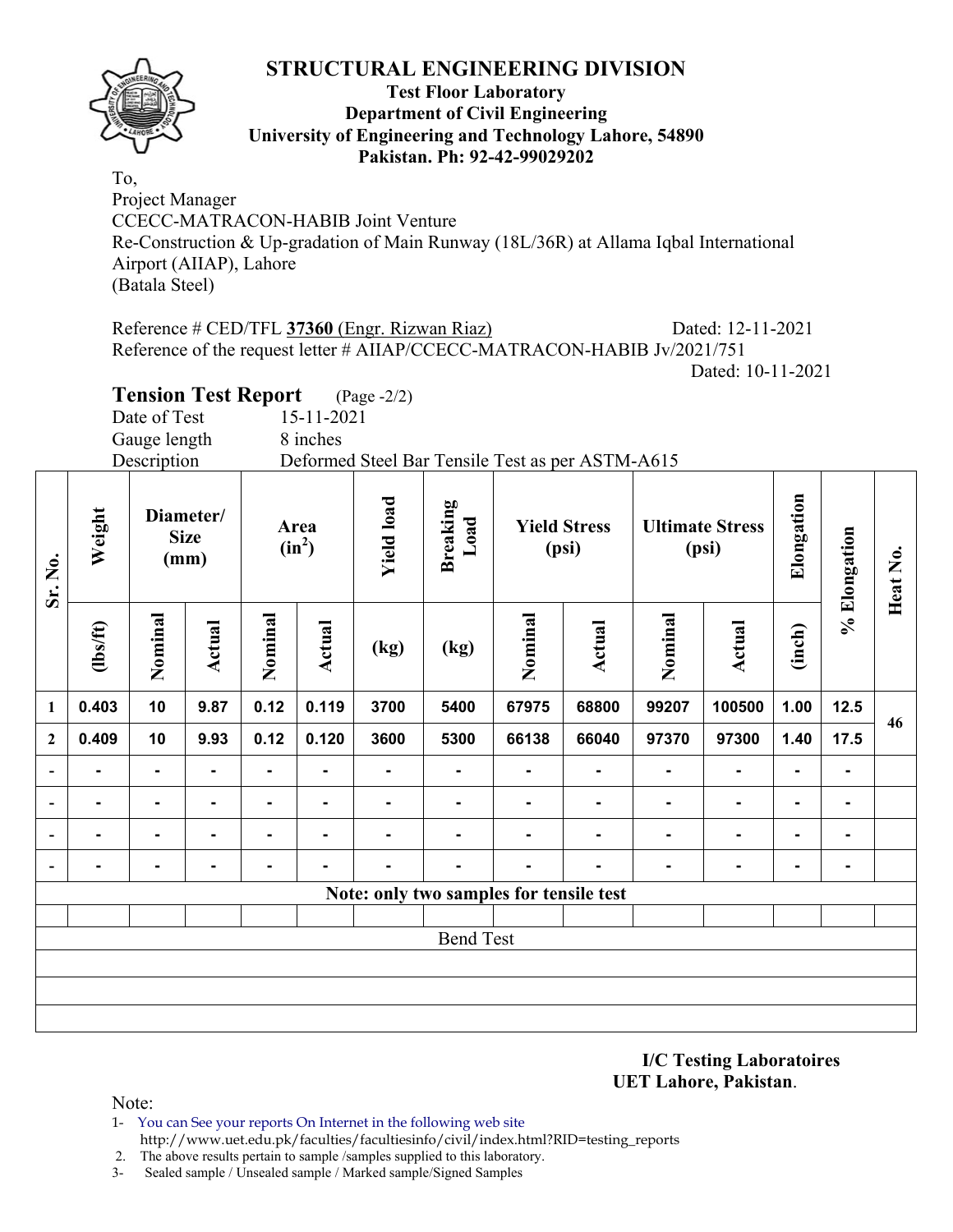

#### **Test Floor Laboratory Department of Civil Engineering University of Engineering and Technology Lahore, 54890 Pakistan. Ph: 92-42-99029202**

To, Construction Manager Deevar Developers Pvt. Ltd Construction of Zameen Opal, Plot No. 16, Sector-A, Land Breeze Housing Society, Raiwind Road, Lahore Reference # CED/TFL **37361** (Dr. Ali Ahmed) Dated: 12-11-2021 Reference of the request letter # ZD/ZO/L/039 Dated: 12-11-2021

## **Tension Test Report** (Page -1/1)

Date of Test 15-11-2021 Gauge length 8 inches

Description Deformed Steel Bar Tensile and Bend Test as per ASTM-A615

| Sr. No.                  | Weight                                        |                          | Diameter/<br><b>Size</b> |                          | Area<br>$(in^2)$         | <b>Yield load</b>        | <b>Breaking</b><br>Load |         | <b>Yield Stress</b><br>(psi) |                                                                 | <b>Ultimate Stress</b><br>(psi) | Elongation               | % Elongation                 | Remarks |
|--------------------------|-----------------------------------------------|--------------------------|--------------------------|--------------------------|--------------------------|--------------------------|-------------------------|---------|------------------------------|-----------------------------------------------------------------|---------------------------------|--------------------------|------------------------------|---------|
|                          | $\frac{2}{10}$                                | Nominal<br>$(\#)$        | Actual<br>(inch)         | Nominal                  | Actual                   | (kg)                     | (kg)                    | Nominal | Actual                       | Nominal                                                         | Actual                          | (inch)                   |                              |         |
| $\mathbf{1}$             | 0.380                                         | 3                        | 0.377                    | 0.11                     | 0.112                    | 3500                     | 5000                    | 70200   | 69090                        | 100200                                                          | 98700                           | 1.00                     | $12.5$                       |         |
| $\mathbf{2}$             | 0.374                                         | $\mathbf{3}$             | 0.374                    | 0.11                     | 0.110                    | 3400                     | 4700                    | 68200   | 68160                        | 94200                                                           | 94300                           | 0.90                     | 11.3                         |         |
|                          |                                               | $\overline{\phantom{0}}$ |                          |                          |                          |                          |                         |         |                              |                                                                 |                                 |                          | -                            |         |
| $\overline{\phantom{a}}$ | $\overline{\phantom{a}}$                      | $\blacksquare$           | $\blacksquare$           | $\blacksquare$           | $\overline{\phantom{a}}$ |                          |                         |         |                              |                                                                 | $\overline{\phantom{a}}$        | $\overline{\phantom{a}}$ | $\overline{\phantom{a}}$     |         |
| $\overline{a}$           | $\overline{\phantom{0}}$                      | Ξ.                       |                          | $\overline{\phantom{0}}$ | $\overline{\phantom{0}}$ |                          |                         |         |                              |                                                                 | $\overline{\phantom{0}}$        | $\overline{\phantom{a}}$ | $\qquad \qquad \blacksquare$ |         |
|                          | -                                             | $\overline{\phantom{0}}$ | $\overline{\phantom{0}}$ | $\overline{\phantom{0}}$ | $\blacksquare$           | $\overline{\phantom{0}}$ |                         |         | $\overline{\phantom{0}}$     |                                                                 | $\overline{\phantom{0}}$        | $\overline{\phantom{0}}$ | $\qquad \qquad \blacksquare$ |         |
|                          |                                               |                          |                          |                          |                          |                          |                         |         |                              | Note: only two samples for tensile and one sample for bend test |                                 |                          |                              |         |
|                          |                                               |                          |                          |                          |                          |                          |                         |         |                              |                                                                 |                                 |                          |                              |         |
|                          |                                               |                          |                          |                          |                          |                          | <b>Bend Test</b>        |         |                              |                                                                 |                                 |                          |                              |         |
|                          | #3 Bar Bend Test Through 180° is Satisfactory |                          |                          |                          |                          |                          |                         |         |                              |                                                                 |                                 |                          |                              |         |
|                          |                                               |                          |                          |                          |                          |                          |                         |         |                              |                                                                 |                                 |                          |                              |         |
|                          |                                               |                          |                          |                          |                          |                          |                         |         |                              |                                                                 |                                 |                          |                              |         |

**I/C Testing Laboratoires UET Lahore, Pakistan**.

Note:

- 1- You can See your reports On Internet in the following web site http://www.uet.edu.pk/faculties/facultiesinfo/civil/index.html?RID=testing\_reports
- 2. The above results pertain to sample /samples supplied to this laboratory.
- 3- Sealed sample / Unsealed sample / Marked sample/Signed Samples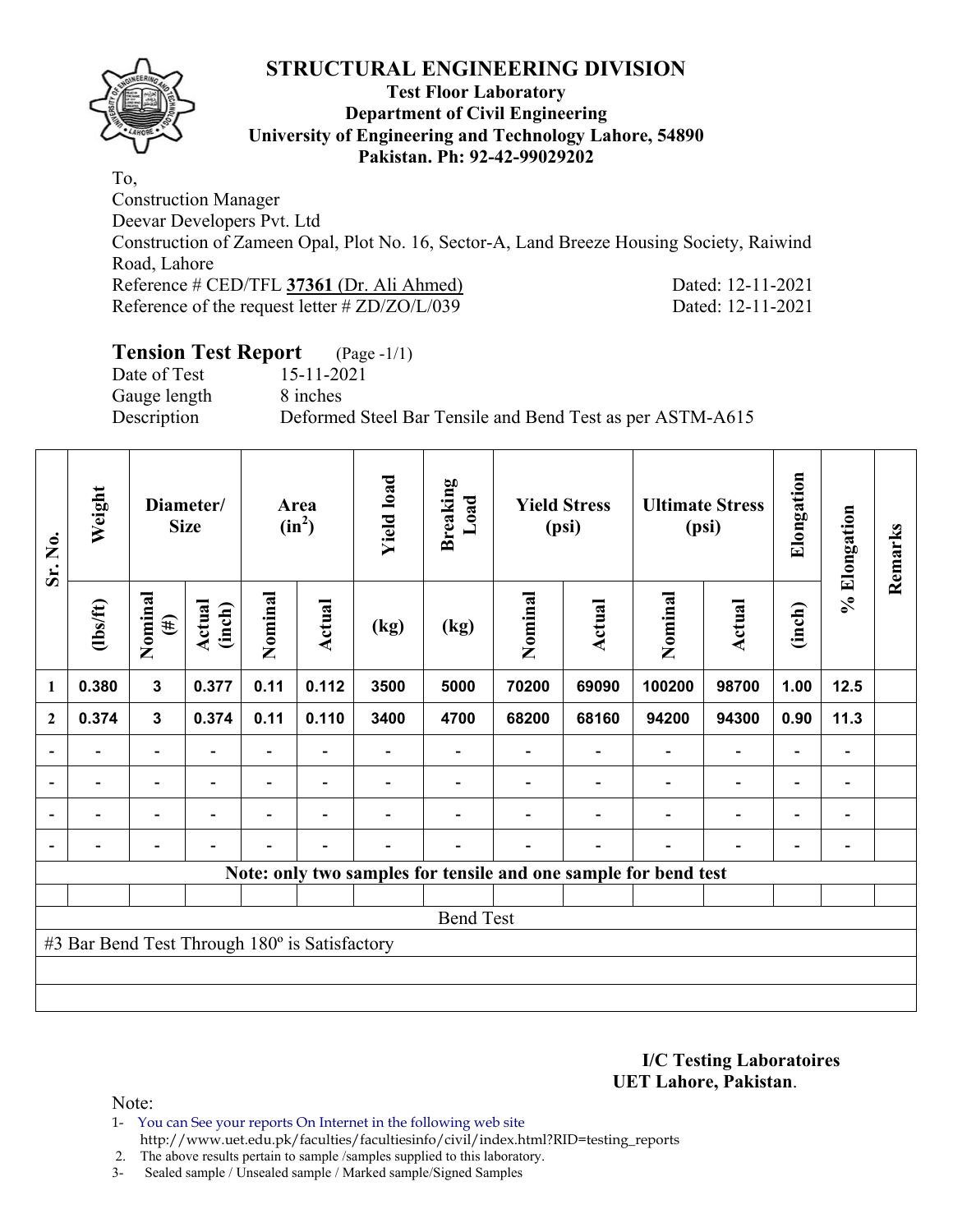

**Test Floor Laboratory Department of Civil Engineering University of Engineering and Technology Lahore, 54890 Pakistan. Ph: 92-42-99029202** 

To, Resident Engineer-2 ACES (Pvt) Ltd Sector-V DHA Multan

Reference # CED/TFL **37363** (Dr. Rizwan Azam) Dated: 12-11-2021 Reference of the request letter # ACES/DEV/CONSPLUS/42 Dated: 11-11-2021

## **Tension Test Report** (Page -1/2)

Date of Test 15-11-2021

Description Deformed Steel Bar Tensile and Bend Test as per ASTM-A496

| Sr. No.        | Weight |                | Diameter/<br><b>Size</b><br>(mm) |         | Area<br>$\text{(mm}^2)$ | <b>Yield load</b>                                  | <b>Breaking</b><br>Load                                         |                          | <b>Yield Stress</b><br>(Mpa) |         | <b>Ultimate Stress</b><br>(Mpa) | Remarks                            |
|----------------|--------|----------------|----------------------------------|---------|-------------------------|----------------------------------------------------|-----------------------------------------------------------------|--------------------------|------------------------------|---------|---------------------------------|------------------------------------|
|                | (kg/m) | Nominal        | Actual                           | Nominal | Actual                  | (kg)                                               | (kg)                                                            | Nominal                  | Actual                       | Nominal | Actual                          |                                    |
| 1              | 0.260  | $6\phantom{a}$ | 6.49                             | 32.30   | 33.08                   | 1600                                               | 2000                                                            | 486                      | 474                          | 607     | 593                             | <b>Brother</b><br>$\ddot{\bar{z}}$ |
| $\mathbf{2}$   | 0.273  | $6\phantom{1}$ | 6.66                             | 32.30   | 34.84                   | 1600                                               | 2300                                                            | 486                      | 451                          | 699     | 648                             |                                    |
|                |        |                |                                  |         |                         |                                                    |                                                                 |                          |                              |         |                                 |                                    |
| $\blacksquare$ |        |                | ۰                                |         |                         |                                                    | $\overline{\phantom{a}}$                                        | $\overline{\phantom{0}}$ |                              |         | $\qquad \qquad \blacksquare$    |                                    |
|                |        |                |                                  |         |                         |                                                    | $\overline{a}$                                                  |                          |                              |         |                                 |                                    |
|                |        |                |                                  |         |                         |                                                    |                                                                 |                          |                              |         |                                 |                                    |
|                |        |                |                                  |         |                         |                                                    | Note: only two samples for tensile and one sample for bend test |                          |                              |         |                                 |                                    |
|                |        |                |                                  |         |                         |                                                    |                                                                 |                          |                              |         |                                 |                                    |
|                |        |                |                                  |         |                         |                                                    | <b>Bend Test</b>                                                |                          |                              |         |                                 |                                    |
|                |        |                |                                  |         |                         | 6mm Dia Bar Bend Test Through 180° is Satisfactory |                                                                 |                          |                              |         |                                 |                                    |
|                |        |                |                                  |         |                         |                                                    |                                                                 |                          |                              |         |                                 |                                    |
|                |        |                |                                  |         |                         |                                                    |                                                                 |                          |                              |         |                                 |                                    |

**I/C Testing Laboratoires UET Lahore, Pakistan**.

Note:

1- You can See your reports On Internet in the following web site http://www.uet.edu.pk/faculties/facultiesinfo/civil/index.html?RID=testing\_reports

2. The above results pertain to sample /samples supplied to this laboratory.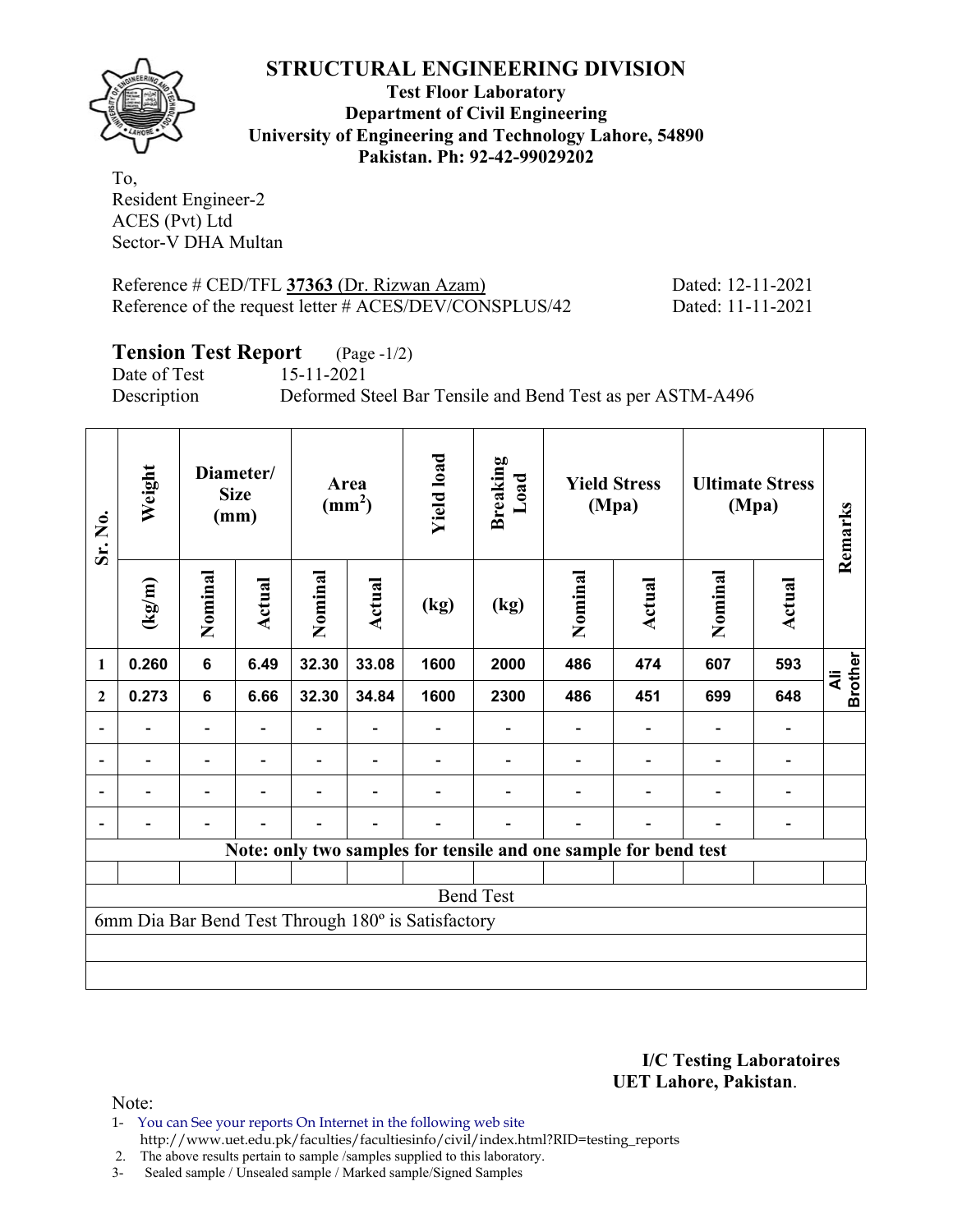

**Test Floor Laboratory Department of Civil Engineering University of Engineering and Technology Lahore, 54890 Pakistan. Ph: 92-42-99029202** 

To, Resident Engineer-2 ACES (Pvt) Ltd Sector-V DHA Multan

Reference # CED/TFL **37363** (Dr. Rizwan Azam) Dated: 12-11-2021 Reference of the request letter # ACES/DEV/CONSPLUS/43 Dated: 11-11-2021

## **Tension Test Report** (Page -2/2)

Gauge length 8 inches

Date of Test 15-11-2021 Description Deformed Steel Bar Tensile and Bend Test as per ASTM-A615

| Sr. No.        | Weight         |                | Diameter/<br><b>Size</b><br>(mm) |         | Area<br>$(in^2)$ | <b>Yield load</b>                                   | <b>Breaking</b><br>Load                                         |         | <b>Yield Stress</b><br>(psi) |         | <b>Ultimate Stress</b><br>(psi) | Elongation     | % Elongation | Remarks         |
|----------------|----------------|----------------|----------------------------------|---------|------------------|-----------------------------------------------------|-----------------------------------------------------------------|---------|------------------------------|---------|---------------------------------|----------------|--------------|-----------------|
|                | $\frac{2}{10}$ | Nominal        | Actual                           | Nominal | <b>Actual</b>    | (kg)                                                | (kg)                                                            | Nominal | <b>Actual</b>                | Nominal | <b>Actual</b>                   | (inch)         |              |                 |
| 1              | 0.379          | 10             | 9.56                             | 0.12    | 0.111            | 3900                                                | 4800                                                            | 71650   | 77230                        | 88184   | 95100                           | 0.90           | 11.3         |                 |
| $\mathbf{2}$   | 0.377          | 10             | 9.54                             | 0.12    | 0.111            | 3900                                                | 4900                                                            | 71650   | 77550                        | 90021   | 97500                           | 1.20           | 15.0         | Mughal<br>Steel |
| $\blacksquare$ | ۰              | ۰              |                                  |         | $\blacksquare$   |                                                     |                                                                 |         |                              |         | $\blacksquare$                  | $\blacksquare$ |              |                 |
|                | ۰              | $\blacksquare$ | $\blacksquare$                   |         | $\blacksquare$   |                                                     |                                                                 |         | $\blacksquare$               |         | $\blacksquare$                  | $\blacksquare$ |              |                 |
|                | ۰              | ۰              | $\blacksquare$                   | ٠       | $\blacksquare$   |                                                     |                                                                 |         |                              |         | $\blacksquare$                  | $\blacksquare$ |              |                 |
|                |                | ۰.             |                                  |         | $\blacksquare$   |                                                     |                                                                 |         | -                            |         | $\blacksquare$                  | $\blacksquare$ |              |                 |
|                |                |                |                                  |         |                  |                                                     | Note: only two samples for tensile and one sample for bend test |         |                              |         |                                 |                |              |                 |
|                |                |                |                                  |         |                  |                                                     |                                                                 |         |                              |         |                                 |                |              |                 |
|                |                |                |                                  |         |                  |                                                     | <b>Bend Test</b>                                                |         |                              |         |                                 |                |              |                 |
|                |                |                |                                  |         |                  | 10mm Dia Bar Bend Test Through 180° is Satisfactory |                                                                 |         |                              |         |                                 |                |              |                 |
|                |                |                |                                  |         |                  |                                                     |                                                                 |         |                              |         |                                 |                |              |                 |
|                |                |                |                                  |         |                  |                                                     |                                                                 |         |                              |         |                                 |                |              |                 |

#### **I/C Testing Laboratoires UET Lahore, Pakistan**.

Note:

- 1- You can See your reports On Internet in the following web site http://www.uet.edu.pk/faculties/facultiesinfo/civil/index.html?RID=testing\_reports
- 2. The above results pertain to sample /samples supplied to this laboratory.
- 3- Sealed sample / Unsealed sample / Marked sample/Signed Samples